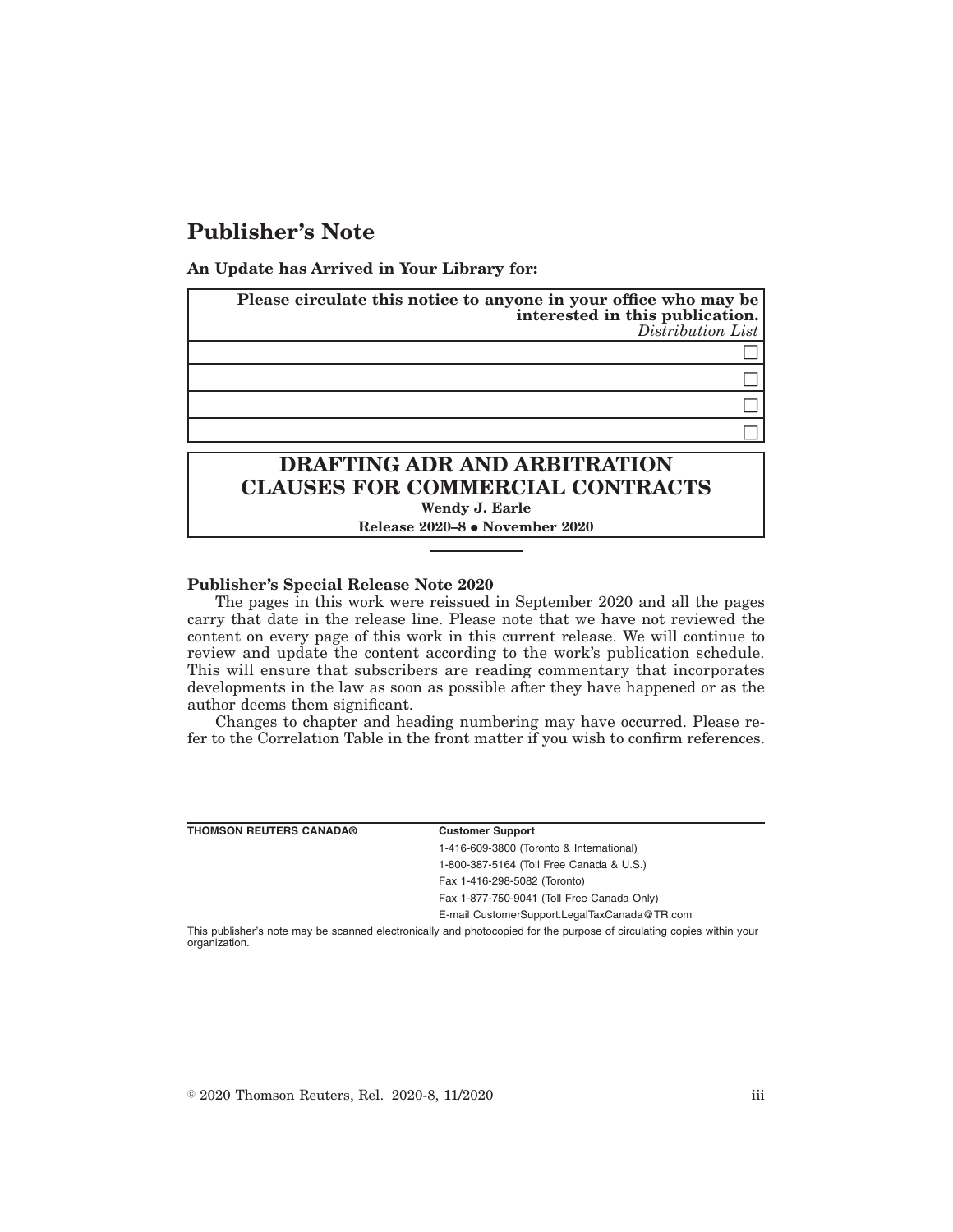This publication provides, to counsel drafting a commercial agreement, all the tools and information necessary to design and draft an effective ADR/ arbitration clause that accomplishes the intentions and desires of the parties who have chosen ADR/arbitration to resolve their disputes. It canvasses the various forms of ADR, including ones on the cutting edge, such as ''collaboration'' and ''cybersettle.com.'' It considers some of the pitfalls and dangers in poorly drafted clauses, which only become apparent when the ADR/arbitration process is underway. Issues specific to ADR/arbitration clauses in commercial agreements that are addressed include: Rent renewals, Shareholder agreements, Options to purchase land, and Agreements involving parties outside Canada. This publication also features appendices containing numerous precedent arbitration, mediation, and different types of ADR clauses, as well as summaries of the procedural rules of the major arbitration institutions and legislation governing arbitrations in place across Canada.

This release features the addition of the ICSID and UNCITRAL Draft Code of Conduct for Adjudicators in Investor-State Dispute Settlement (with annotations), including also Annex  $A - Text$  of the Code of Conduct, and Annex  $B -$ Summary of Code of Conducts in Free Trade Agreements (Updated as of May 8, 2020 including new treaties and updated references, to Appendix O – International Centre for Settlement of Investment Disputes (ICSID). This release also features the addition of The Forum's Supplemental Rules to ICANN's Domain Name Dispute Resolution Policy (Effective October 1, 2019) to Appendix Q – Domain Name Dispute Resolution.

## **Highlights:**

E **ICSID and UNCITRAL Draft Code of Conduct for Adjudicators in Investor – State Dispute Settlement** – On May 1, 2020, the Secretariats of the ICSID and UNCITRAL released the draft Code of Conduct for Adjudicators in Investor-State Dispute Settlement. On some issues, the Draft Code of Conduct is designed to lay down general principles and obligations. On others, the Draft Code of Conduct provides suggestions and optional rules of conduct to be discussed further by Member States. Article 3 of the Draft Code of Conduct, designed as a non-optional set of rules, provides an overview of the adjudicators' obligations that include the duty to be independent and impartial, avoid conflicts of interest, bias and appearance of bias, display the highest standards of integrity and competence, act with diligence, and comply with confidentiality and non-disclosure obligations. The next three articles emphasize the adjudicators' obligation to be independent, impartial and transparent on potential conflicts of interest, proposing both non-optional and optional rules to better ensure the management of conflicts of interest and appearance of same. The Draft Code of Conduct proposes an extensive approach of the adjudicators' duty to disclose potential conflicts of interest, including the obligation to disclose their relationships with the parties and other persons involved in the arbitration, and to disclose instances where the adjudicator has previously taken a position on matters relevant to the case. Following the deadline of October 15, 2020, for the receipt of public comments, the UNCITRAL Working Group III and Member States will be in position to work on a finalized Code of Conduct.

## **ProView Developments**